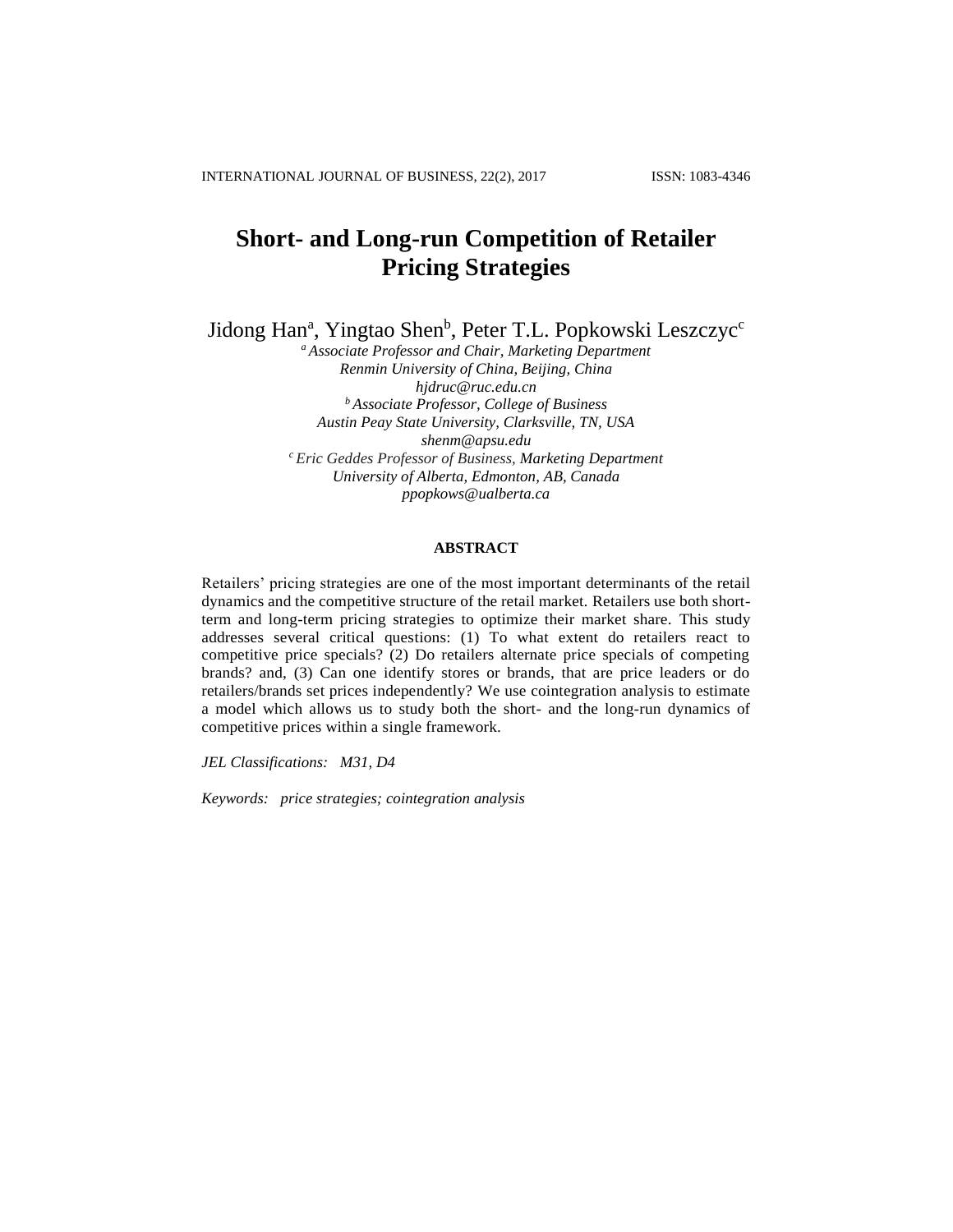### **I. INTRODUCTION**

It is well known that the location decision exerts a strong impact on the success or failure of a retailer. The location decision vis-a-vis the size and composition of the catchment area describesthe maximum sales level that can be reached. Once the locational decision has been made, retailers have limited control over this decision variable. To increase store traffic, they necessarily have to rely on pricing, service and product variety. The pricing variable, in particular, constitutes an important tool for retailers.

Price is the dominant competitive tool in many local retail outlets (Coughlan and Mantrala 1994; Hamilton and Chernev 2013). The pricing decision is one of the most important and difficult decisions that a retailer makes. In the short run and long run, retailers need to consider competitive pricing strategies and anticipate competitor's reactions. These decisions consist of short-run tactical decisions, e.g., temporary price cuts, and longer-run strategic decisions determining price levels.

While a significant amount of research has examined the short-run dynamics of pricing strategies (Blattberg et al., 1995;Empen et al., 2015), long-run retailer pricing strategies have received less attention. The current paper is an empirical analysis of the short- and the long-run dynamics of competitive retailer pricing strategies.

In the long run, we study equilibrium relationships between prices while in the short-run the emphasis is on the competitive dynamics to temporary price change. That is, we will identify which brands compete with each other in the long-run and the short-run. Long-run pricing strategies are investigated by determining the existence of equilibrium relationships between competitive prices. Prices are in longrun equilibrium if there is no inherent tendency for any of the price series to change – while prices may be non-stationary and in short-run disequilibrium there are no persistent trends between prices in the long run. In equilibrium, retailers may be competing at different price levels. In the short run, we focus on how retailers respond to competitive pricing strategies. This study addresses several critical questions: (1)To what extent do retailers react to competitive price specials? (2) Do retailers alternate price specials of competing brands? and (3) Can one identify stores or brands, that are price leaders or do retailers/brands set prices independently?

We use cointegration analysis, a time-series method, to estimate a model which allows us to study both the short- and the long- run dynamics of competitive prices within a single framework. The paper is organized as follows. First, we willdiscuss the principles of cointegration analysis. This is followed by a description of the data. Next, the results of the analysis will be discussed. We will complete the paper by drawing some conclusions.

### **II. METHODOLOGY**

The empirical approach used in this paper follows the framework by Powers et al. (1991). The first step is to test for non-stationarity of the data. If all price series are stationary, prices are in long-run equilibrium and simple linearregression can be used to analyze the short-run dynamics. When variables are non-stationary, simple regression analysis will lead to spurious correlations, biased results, and incorrect inferences for t- and F-statistics (Granger and Newbold 1974).It is possible to use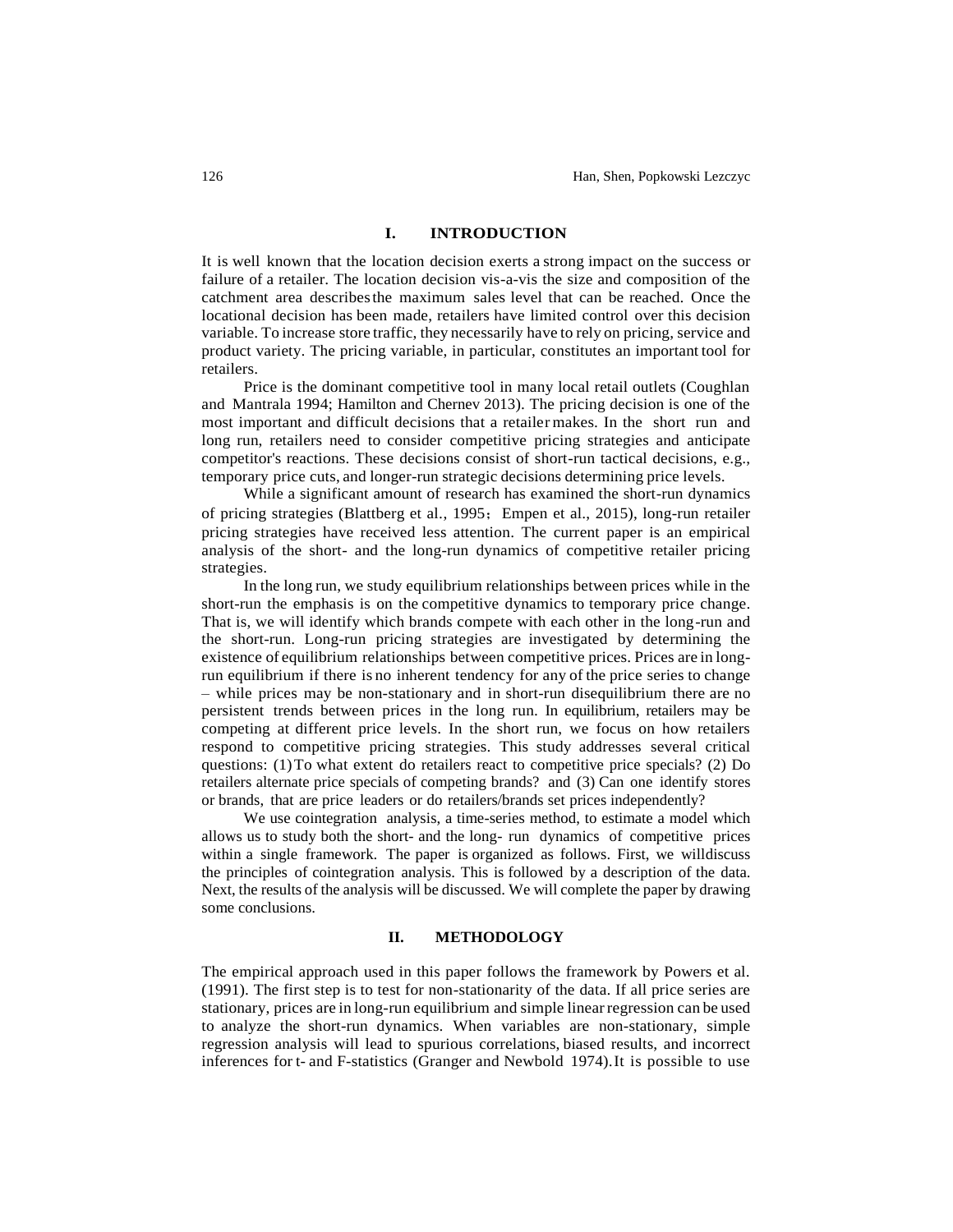first-differencing of the dependent variable, but this filters out the long-run relationships between variables. Cointegration analysis models non-stationary data while preserving the long-run trends in the data. Therefore, when data are nonstationary, we first test whether prices are in long-run equilibrium using cointegration analysis. When the data are cointegrated, a vector error-correction model (VECM) is estimated obtaining estimates for both the short- and the long-run relationships. If the data are non-stationary but not cointegrated, first-differencing is used to eliminate non-stationarity and a vector auto-regressive model (VAR) is estimated on the firstdifferences. This approach provides only the short-run estimates since firstdifferencing eliminates all long-run price trends. Hence, we start by testing for nonstationarity of sales and prices, followed by cointegration analysis of non-stationary prices.

### **A. Testing for Non-stationarity using the Unit Root Test**

We begin by defining stationarity and later we introduce the notion of cointegration and error- correction models. The distinction between stationarity and evolution can be illustrated through a first-order auto-regressive model of the performance indicator in question:

$$
y_t = a_0 + \rho y_{t-1} + e_t \tag{1}
$$

where,  $y_t$  is a univariate time series,  $a_0$  is the intercept,  $\rho$  is the degree of persistence of  $y_{t-1}$ , and  $e_t$  is a random error with expected value 0 and a constant finite variance,  $e_t \sim$ IID  $N(0, \sigma^2)$ . Subtracting  $y_{t-1}$  from both sides and adding lagged terms for the dependent variables we obtain:

$$
\Delta y_{t} = a_{0} + \gamma y_{t-1} + \sum_{i=1}^{L} \beta_{i} \, \Delta y_{t+1} + e_{t} \tag{2}
$$

where,  $\gamma = p-1$ , L=number of lagged terms.

When  $\gamma = 0$  and  $a_0$  is = 0 the time series are non-stationary, while for  $\gamma \neq 0$  the time series is stationary or mean reverting. This is the basis of the unit-root test proposed by Dickey and Fuller (1979) and is called the Augmented Dickey-Fuller test  $(ADF).<sup>1</sup>$ 

### **B. Cointegration Analysis**

Cointegration is a time-series analysis, used to model the long-run relationship between variables when these variables are non-stationary (Engle and Granger 1987; Johansen and Juselius 1990). It tests whether there exists a steady-state relationship between variables that are evolving over time. When variables are non-stationary and in long-run equilibrium, the variables are cointegrated. More formally, non-stationary variables are cointegrated if there is a linear combination of integrated variables that is stationary. This is the definition of an equilibrium relationship used in this study. A major advantage of this approach is that it simultaneously measures the short- and the long-run effects of variables in a single framework. It measures the response and competitive interactions to short-runmarketing inputs, as well as, the long-run equilibrium relationships between competing firms.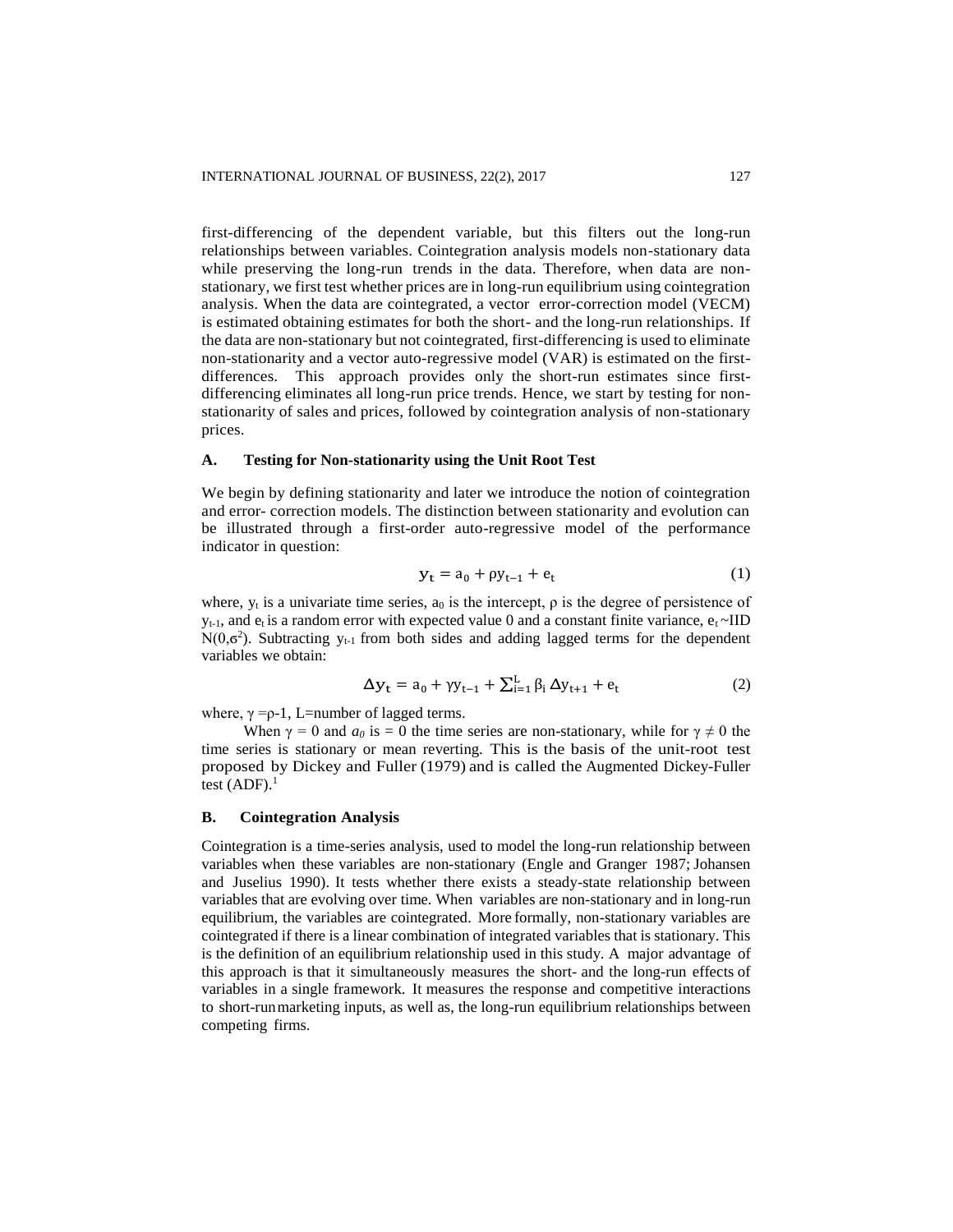### **C. The Error-Correction Model**

In this paper, we use the Johansen method (Johansen 1988; Johansen and Juselius 1990). This is a multivariate extension of the Engle and Granger (1987) model. The vector errorcorrection model (VECM) model is derived from the basic vector auto-regressive (VAR) model.

We start with specifying a VAR model in levels, with k lags.

$$
P_t = A_0 + A_1 P_{t-1} + A_2 P_{t-2} + \dots + A_k P_{t-k} + \Psi X_t + u_t
$$
 (3)

where,  $P_{t_1} = [P_{1t_1}, P_{2t_1}, \ldots, P_{nt}]$  a vector of prices, all may be endogenous;  $A_i = (n \times n)$ matrix of parameters;  $X_t = a$  vector of exogenous variables; and  $u_t \sim IN(0,\Sigma)$ .

Next we reparameterize this model using a cointegrating transformation of the VAR model. Subtracting and adding  $P_{t-1}, P_{t-2}$  and  $A_1, P_{t-2}$  to both sides of equation (3), we obtain:

$$
\Delta P_t = A_o + \sum_{i=1}^{N} \Gamma_i \Delta P_{t-i} + \Pi P_{t-k} - \Psi X_t + u_t \tag{4}
$$

where,  $\Delta P_t = P_t - P_{t-1}$ , is the first difference of prices;  $\Gamma = - (I - A_1 - \dots - A_i)$ , i = 1,2, ...k-1, and I is a unity matrix;  $\Pi = - (I - A_1 - \ldots - A_k)$ ; and  $u_t \sim IN(0,\zeta)$ .

Equation (4) is a multivariate generalization of the error-correction model. It says, that price changes are a function of lagged changes in own and competitive prices ( $\Gamma_i$ 's) and the previous period's equilibrium error, captured by the  $\Pi$  matrix which establishes the error-correction mechanism. The contemporaneous price effects are absorbed by the error term. The relationship between the long-run equilibrium and the error-correction term  $(\Pi)$  was shown above for the bivariate case. The error-correction matrix  $\Pi$  can be specified as  $\alpha\beta$ ' where  $\alpha$  is the speed of adjustment, and  $\beta$  is the long-run parameter, and  $\beta'P_{t-k}$  are the error-correction terms (Engle and Granger 1987). Intuitively, this implies that when prices are cointegrated this matrix consists of a component which governs the long-run equilibrium relationship and a part which consists of the short-run deviations from the long-run equilibrium.

Johansen (1988) specified, when the rank of the  $\Pi$  matrix is positive (rank  $0 < r$ )  $\leq$ n), then the Π matrix consists of the error-correction mechanisms, such that  $\Pi$  = αβ'. Where, β is an (nxr) matrix with the long-run price equilibrium coefficients (or the cointegrating vectors), and  $\alpha$  is an (nxr) adjustment or feedback matrix. The r columns of the β matrix are the cointegrating vectors (β<sub>1</sub>, β<sub>2</sub>,..., β<sub>r</sub>) which contain information on the equilibrium relationships that dictate the long-run movement of theprice series. The feedback matrix measures the speed at which the price series adjust to the disturbances in the equilibrium relationship (that is the current period's correction of the last period's deviation in order to maintain the long-run equilibrium relationship). The larger the alpha'sthe greater the response to previous period's deviations from the long-run equilibrium. When  $a=1$ , price returns to equilibrium within the same time period. When *a=*0*,* price does not respond.

### **D. Estimation and Testing for a Long-Run Equilibrium**

Testing for the rank of the  $\Pi$  matrix is a test for cointegration of time-series (Johansen 1988). Since we have n price time-series, the dimension of the  $\Pi$  matrix is n×n. When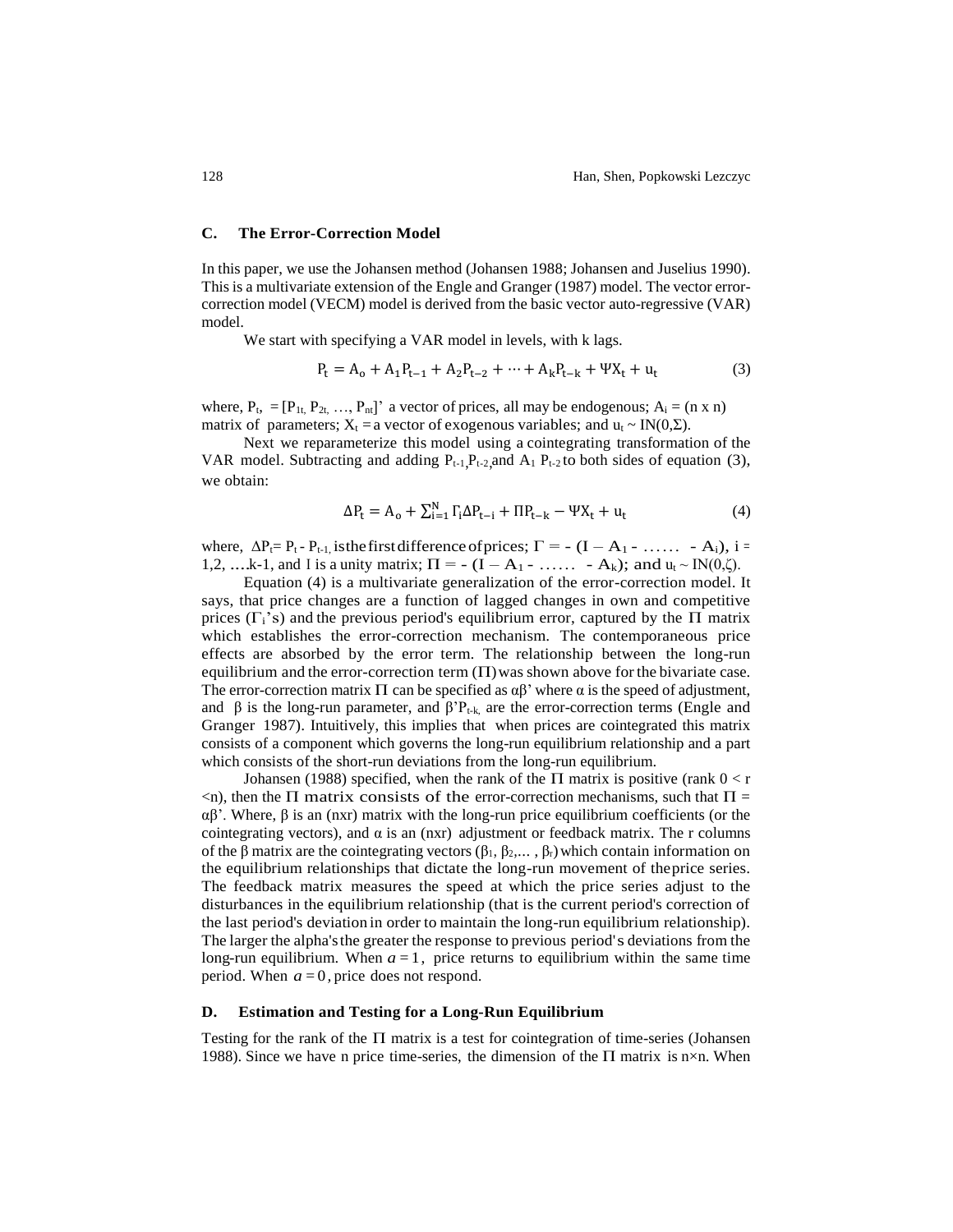the rank of the Π matrix is n, then the vector of prices  $P_t$  is stationary (the variables are integrated of order zero). A rank of zero indicates that prices are non-stationary but not cointegrated. Hence, prices have nolong-run link and can wander arbitrarily far away from each other. When the rank is  $0 < r < n$ , prices are cointegrated, and the rank of the matrix is the number of significant cointegrating vectors. Therefore, the test for the existence of a long-run price equilibrium (or cointegration) is:  $H_0$  = the rank of the  $\Pi$  matrix = 0 < r < n.

Johansen (1988) developed a Maximum Likelihood Estimation procedure, based on reduced rank regression, to test for the rank of the  $\Pi$  matrix (the number of cointegrating vectors) and to estimate *a* and β. We use this method in this pape r. We refer the reader to Johansen (1988), Johansen and Juselius (1990) or Hendry and Doornik (1996, chapter 11) for the details and derivations.

#### **III. DATA AND ANALYSIS**

The data used consists of weekly store-level data on sales and prices of toilet tissue and beer for a period of seven years. The data were supplied by Information Resources Inc., and was collected by supermarket scanners in a medium-sized test market in the USA. Sales are the weekly scanned sales for a particular brand. Price is a weighted average of the different varieties and different sizes (e.g. Budweiser and Bud Lite, etc.), and is adjusted for the rate of inflation. Basic pooling tests were conducted, which indicated that over 95% of sales of different varieties for a brand could be pooled (Bass and Wittink 1978).

We include in our analysis the three major brands of toilet tissue (Soft  $\&$ Gentle, Northern,and Charmin) and the five major brands of beer (Budweiser, Busch, Miller, Milwaukee's Best, and Old Milwaukee). The three brands of tissue are national brands (Charmin is the most expensive brand and Soft & Gentle is the cheapest), which have a combined market share of over 80 percent of industry sales. The beer data includes four national brands (Budweiser and Miller are premiumpriced beers; Busch and Old Milwaukee have a medium level price; Milwaukee's Best is a cheaper regional beer), which have a combined share of over 60 percent. Private label and Generics sales consist of less than ten percent of industry sales for both product classes.

For the purpose of this study, we selected two different product categories, one with stationary industry sales and the other with increasing sales (see Figure 1). The tissue market has stationarysales and each brand's market share is stable over time, while the beer market is evolving, and several brands have non-stationary market shares. This allows us to study for potential differences in the short- and the long-run pricing strategies in stationary and non-stationary markets.

### **A. Results from Analysis**

To study short and long-run price competition, we first perform non-stationarity tests on the individual price series. Next, for prices that are non-stationary, we use cointegration analysis to test for the existence of along-run equilibrium relationship. Following this, we estimate the error-correction model and test for price leadership using Granger causality tests.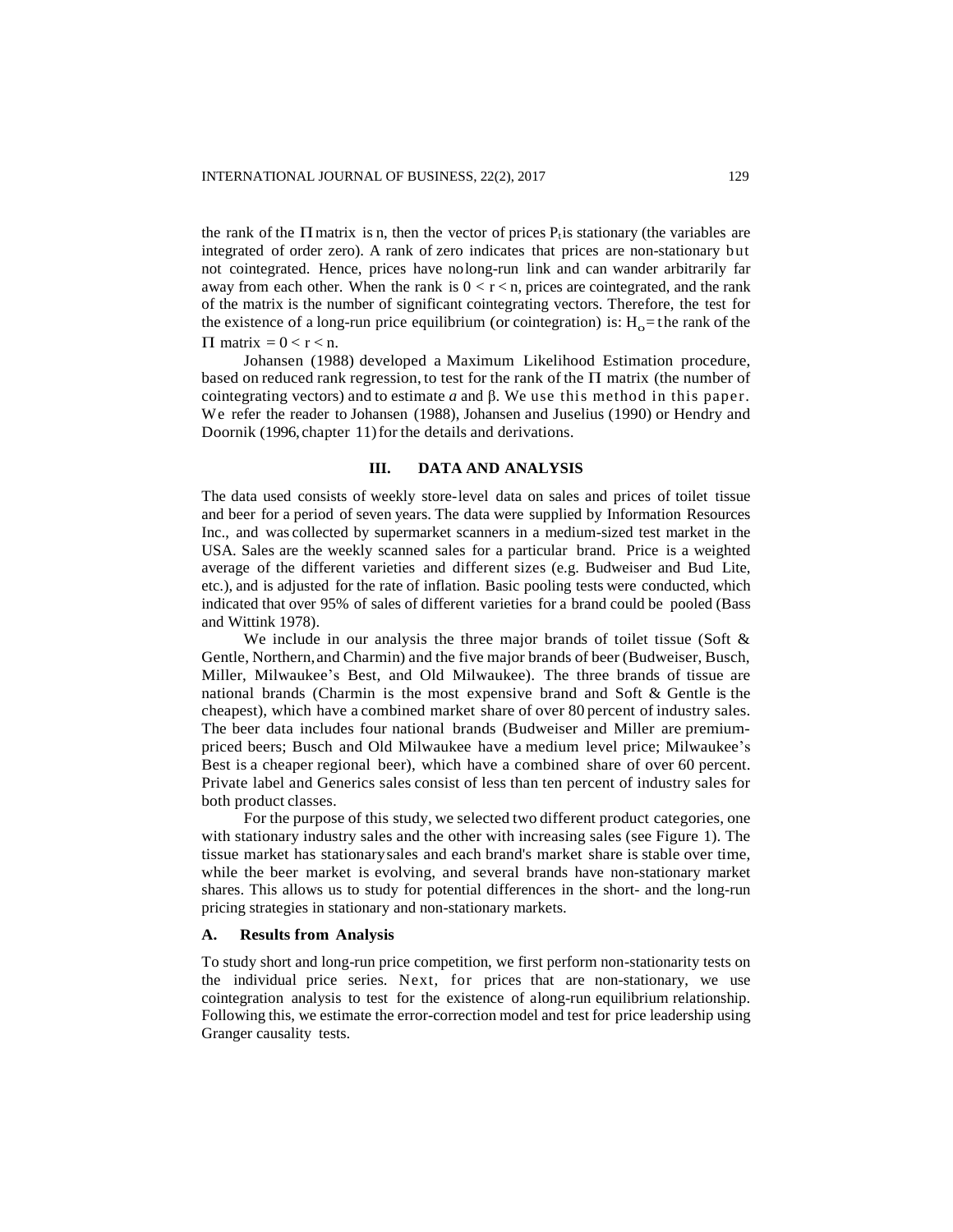

# **Figure 1** Total weekly industry sales volume for tissue and beer

### **B. Test for Non-Stationarity**

The Augmented Dickey-Fuller test is used to test for the existence of a unit root. Table l, provides the results of these non-stationarity tests for the price series and sales series for the beer and tissue categories.<sup>2</sup> Results show that sales for all brands of tissue are stationary while three brands of beer have non-stationary sales. Furthermore, industry sales of tissue are stationary while beer sales areevolving. However, our focus is on price competition, hence we focus on the price series. We find that all time-series are non-stationary with the exception of Milwaukee's Best. Given that price series are evolving, we next use cointegration analysis to test for long-run equilibrium relationships between competitiveprices for both beer and tissue.

| Table 1<br>Results stationarity tests for sales and price series of beer and tissue <sup>a</sup> |                 |               |  |  |  |
|--------------------------------------------------------------------------------------------------|-----------------|---------------|--|--|--|
| Beer                                                                                             | Sales           | Price         |  |  |  |
| <b>Budweiser</b>                                                                                 | $2.79/1(6)^{b}$ | 2.69(8)       |  |  |  |
| Busch                                                                                            | 1.47(7)         | 2.69(6)       |  |  |  |
| Miller                                                                                           | 2.92(4)         | 2.02(6)       |  |  |  |
| Milwaukee's Best                                                                                 | $3.95***(7)$    | $4.37***$ (4) |  |  |  |
| Old Milwaukee                                                                                    | $4.08^{**}$ (5) | 2.04(12)      |  |  |  |
| <b>Tissue</b>                                                                                    | Sales           | Price         |  |  |  |
| Soft & Gentle                                                                                    | $3.47**$ (7)    | 2.22(8)       |  |  |  |
| <b>Northern</b>                                                                                  | $5.51^{**}$ (6) | 1.90(6)       |  |  |  |
| Charmin                                                                                          | $4.92**$ (6)    | 1.73(7)       |  |  |  |

<sup>a</sup> Test statistics for the Augmented Dickey-Fuller. <sup>b</sup> Number of lags included in parentheses.

\*\*indicates sales or price series are stationary.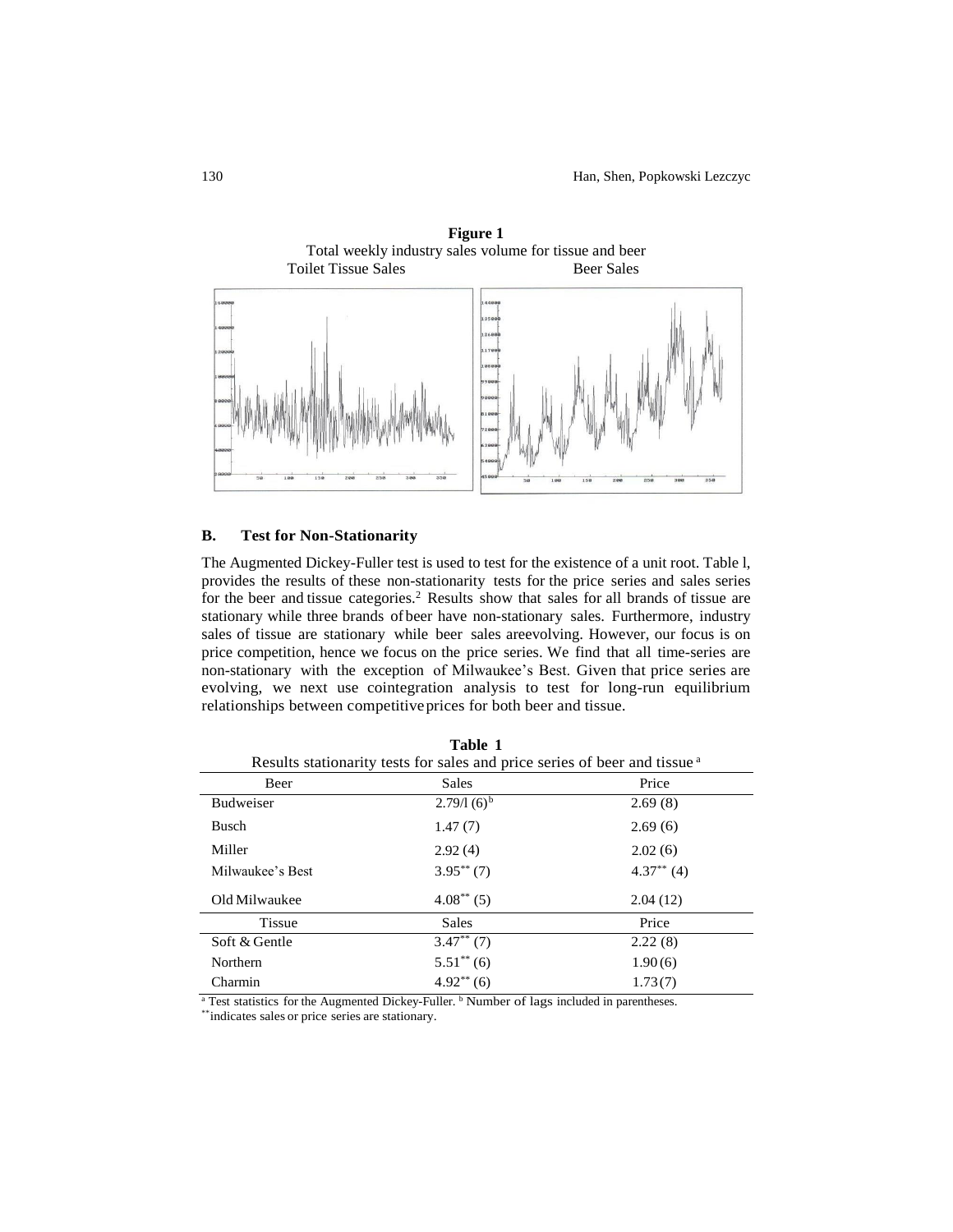### **C. Results of Cointegration Analysis**

Cointegration analyses are conducted to test for the existence of long-run price equilibria between competitive prices, to estimate the long and short-run parameters of the error-correction mechanism, and to conduct hypotheses tests concerning the parameter estimates. The following system of equations is estimated using Maximum Likelihood Estimation:

$$
\begin{bmatrix}\n\Delta P_{1t} \\
\Delta P_{nt}\n\end{bmatrix} = \Gamma_1 \begin{bmatrix}\n\Delta P_{1t-1} \\
\Delta P_{nt-1}\n\end{bmatrix} + \dots + \Gamma_{k-1} \begin{bmatrix}\n\Delta P_{1t-k+1} \\
\Delta P_{nt-k+1}\n\end{bmatrix} + \begin{bmatrix}\n\pi_{11} & \dots & \pi_{1n} \\
\vdots & \vdots & \vdots \\
\pi_{n1} & \dots & \pi_{nn}\n\end{bmatrix} \begin{bmatrix}\nP_{1t-1} \\
P_{nt-1}\n\end{bmatrix} + \Psi_1 \begin{bmatrix}\nX_{1t} \\
X_{nt}\n\end{bmatrix} + \begin{bmatrix}\nu_{1t} \\
u_{1t}\n\end{bmatrix}
$$
\n(5)

First, we need to determine the number of lags to include in equation 5. We start with a VAR model using undifferenced data, including 8 lagged terms, and iteratively delete insignificant lags using the Bayesian Information Criteria (BIC). Once the number of lags is determined equation (5) is estimated using the Johansen and Juselius (1990) method. We determine the number of significant cointegrating vectors given by the cointegration rank, and the short- and the long-run parameters, *α*  and β. Next we conduct hypotheses tests on the short- and the long-run parameters. The different tests conducted are summarized in Table 2.

**Table 2**  Summary of research hypotheses

| Long-run reactions to permanent price changes                                   |                                                           |
|---------------------------------------------------------------------------------|-----------------------------------------------------------|
| $H_0$ : Prices are in long-run equilibrium                                      | Rank of $\Pi = 0 < r < n$                                 |
| H <sub>0</sub> : Brands or stores are not all competing at the same price tiers | H <sub>0</sub> : $\beta_i = \beta_j$                      |
| Short-run reactions to permanent price changes                                  |                                                           |
| H <sub>0</sub> : Prices will take over one week to return to equilibrium        | H <sub>0</sub> : 0 < α <sub>i</sub> < 1                   |
| $H_0$ : A brand or store does not respond to a competitive price                | H <sub>0</sub> : $\alpha_i \neq 0$                        |
| change                                                                          |                                                           |
| H <sub>0</sub> : Short-run price adjustments are not symmetric                  | $H_0$ : $\alpha_i \neq \alpha_j$                          |
| H <sub>0</sub> : Pricesare exogenous                                            | H <sub>0</sub> : $\alpha_{i1} = \cdots = \alpha_{in} = 0$ |
| Price leadership                                                                |                                                           |
| $H_0$ : A store or brand is a price leader                                      | H <sub>0</sub> : $\gamma_i = \alpha_i = 0$                |

### **D. Results of Long-Run Analysis**

The results of the multivariate analysis using the Johansen method (Johansen, 1988; Johansen and Juselius, 1990) are provided in Table 3. First, we determine the number of significant cointegrating vectors (the rank of the n matrix). Table 3, reports the Loglikelihood ratio test scores. The Likelihood ratio test or trace statistic is given as:

$$
Q_{r} = -T \sum_{i=r+1}^{k} \log(1 - \lambda_{i})
$$
\n(6)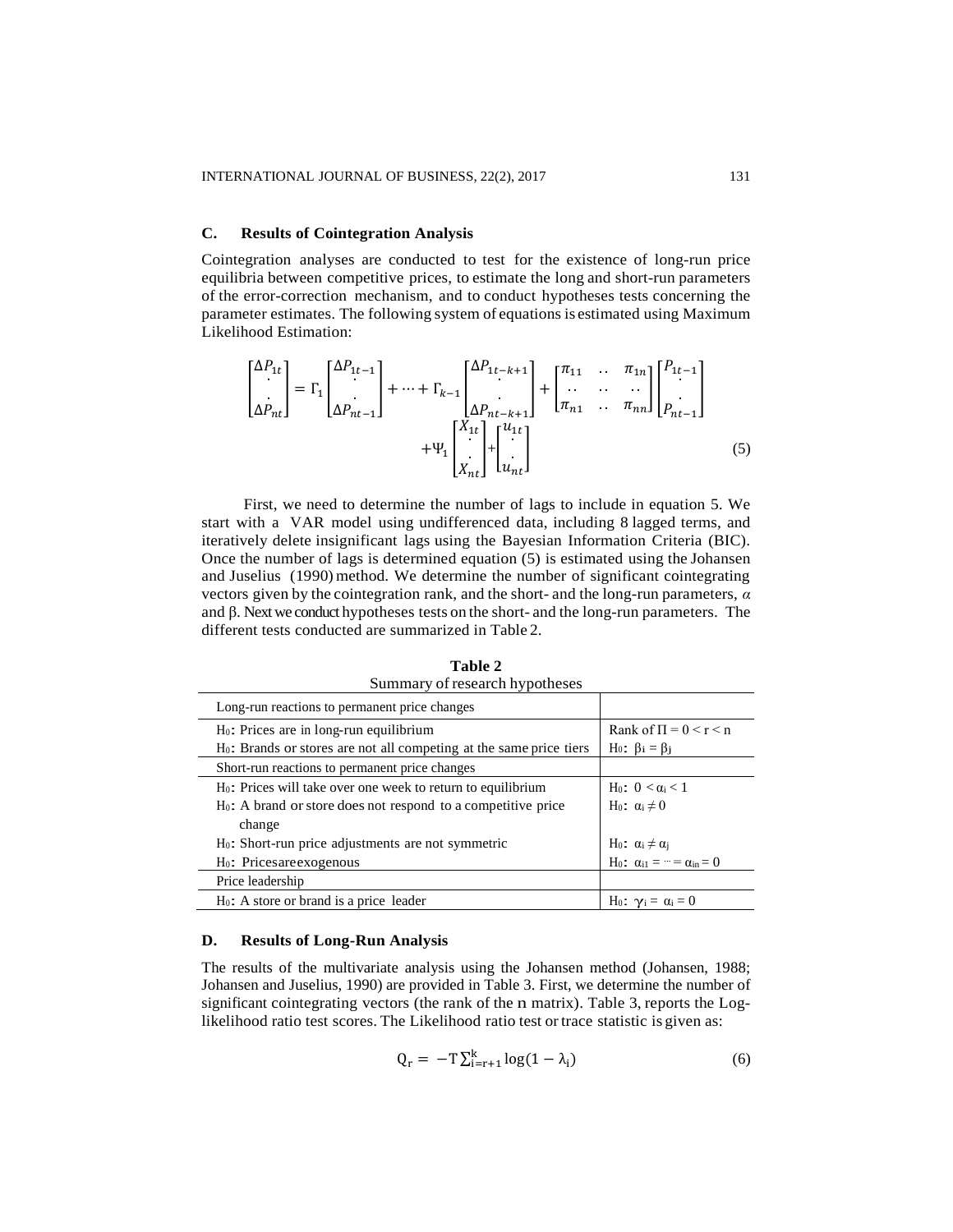where, r=0, l,..., k-1 is the number of significant eigen vectors,  $\lambda_i$  is the i-th largest eigenvalue of the matrix  $\pi$ , O<sub>r</sub> is the trace statistic and is the test of H<sub>1</sub>(r) against H<sub>1</sub>(k). The number of cointegrating relations r, is determined by sequentially testing this hypothesis from r=0 to r=k-1 until we fail to reject. The critical values are provided in Osterwald-Lenum (1992).

| Table 3                                                                       |                      |          |          |          |    |  |  |  |  |
|-------------------------------------------------------------------------------|----------------------|----------|----------|----------|----|--|--|--|--|
| Results of cointegration analysis showing number of significant cointegrating |                      |          |          |          |    |  |  |  |  |
| vectors (indicated by the likelihood ratio test)                              |                      |          |          |          |    |  |  |  |  |
| Number of cointegrating vectors                                               |                      |          |          |          |    |  |  |  |  |
|                                                                               | <b>Beer</b>          |          |          |          |    |  |  |  |  |
| Likelihood Ratio                                                              | $76.2***$            | $48.9**$ | $21.1^*$ | $11.74*$ | 14 |  |  |  |  |
| Number of cointegrating vectors                                               |                      |          | 3        |          |    |  |  |  |  |
|                                                                               | <b>Toilet Tissue</b> |          |          |          |    |  |  |  |  |
| Likelihood ratio                                                              |                      |          | 0 026    |          |    |  |  |  |  |

\*\* is statistically significant at 0.05; \* is statistically significant at 0.10.

For the tissue data we find two significant cointegrating vectors, while for the beer two vectors are significant at the 0.05 level and two at the 0.10 level of significance. This raises the question whether to include two or four cointegrating vectors for the beer data. Due to the large number of parameters to be estimated these tests tend to have low statistical power, which may lead to failure to reject the null hypothesis. Therefore, we plot the cointegrating vectors over time and check the stationarity of the cointegrating vectors. Since the cointegrating vector consists of stable linear long-run relationship, this vector should be constant over time. A visual inspection shows that for the tissue data only the first two vectors are stationary, indicating that two cointegrating vectors govern the stable long-run trend between the three price series. For the beer data the first three vectors are stationary while the forth vector is almost stationary. Therefore, we will use the results with four cointegrating vectors.<sup>3</sup>

These results indicate that prices for tissue and beer are in long-run equilibrium. The next question pertains to the long-run relationship between prices. For example, certain brands may play agreater role in the preservation of a long-run equilibrium relationship. Specifica1ly, a brand may be more responsive to long-run price changes by certain competing brands than to other brands. Therefore, we look at the magnitude of the long-run relationships and test for the equality of long-runcoefficients. Table 4 provides the results of long-run coefficients for pair-wise tests forthe different price series. Though the results in Table 4 are based on bivariate cointegration analyses, all hypotheses tests were conducted using the multivariate model. For example, the longrun relationship between the prices of brand 1 and brand 2 of beer is, Price  $1 = 1.39$ <sup>\*</sup> Price 2. Next, we test for the existence of a one-to-one relationship between the longrun prices. The hypothesis of the equality of the long-run parameters, Ho:  $β<sub>i</sub> = β<sub>i</sub>$ , is tested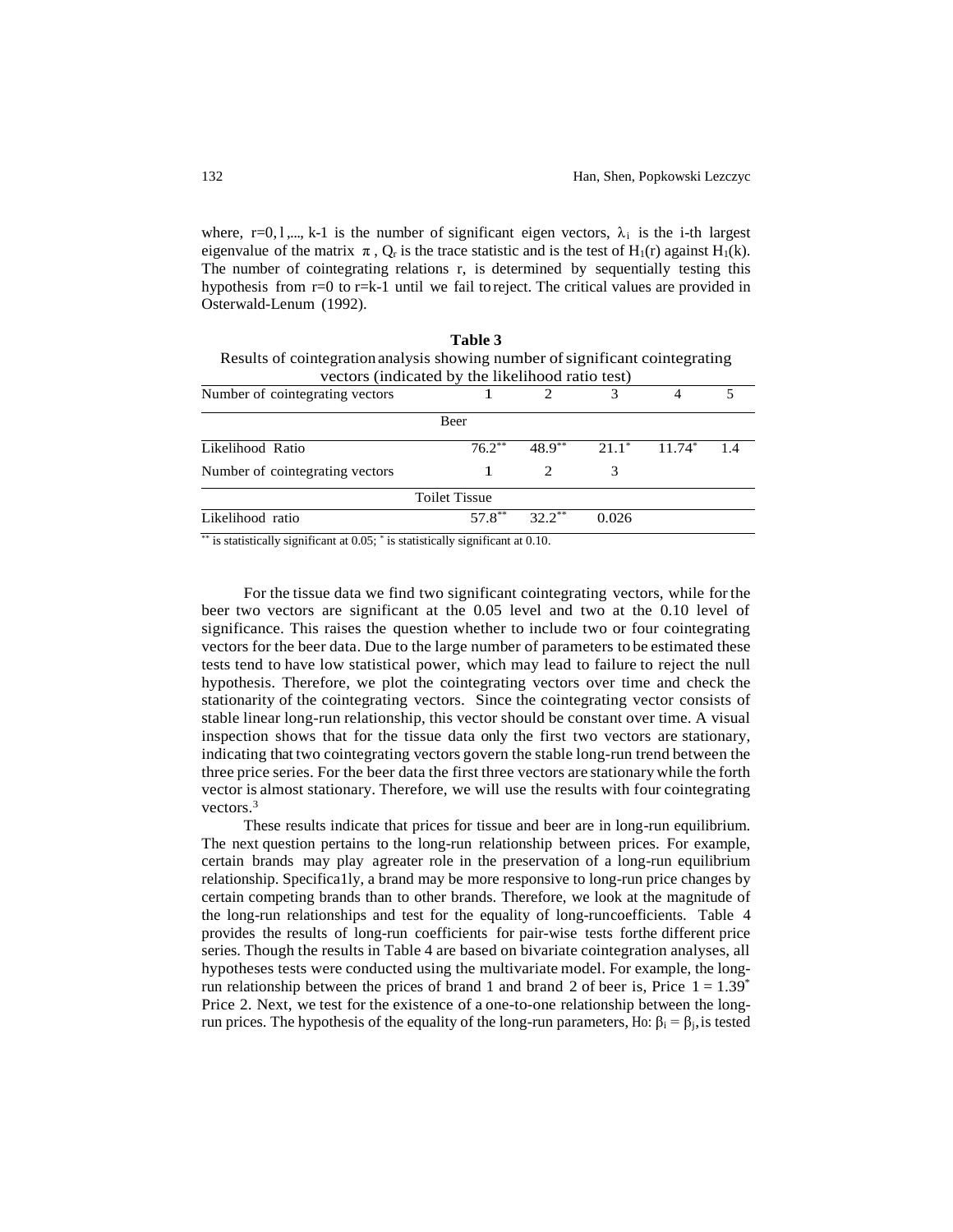using the Log likelihood Ratio Test. This test statistic has a  $X^2$  distribution with r x (n-m) degrees offreedom, where r isthe rank ofthe matrix with error-correction terms (Π), n is the dimension of Π, n-m is the number of restriction,  $\widehat{\lambda}_1^*$  and  $\widehat{\lambda}_1$  are the estimates of the eigenvalues of the restricted and unrestricted model. These resultsshow that for the beer data, Budweiser and Miller, and Busch and Old Milwaukee have a long-run one-to-one relationship. These results suggest that Budweiser and Miller are competing at the same price-tier while Busch and Old Milwaukee are competing at a lower price-tier. For the tissue data, Soft & Gentle and Northern are the closest competitors based on price, but this relationship is not as strong. It isimportant to note that though not all brands are competing at the same price tier, long-run prices tend to be in equilibrium.

| resums of folls fun featholiships between pair who prices asing connegration anarysi |                     |                           |  |  |  |  |
|--------------------------------------------------------------------------------------|---------------------|---------------------------|--|--|--|--|
| Beer prices                                                                          | Long-runEquilibrium | Ho: $\beta_i = \beta_i^a$ |  |  |  |  |
| 1&2                                                                                  | Yes                 | $1.39***$                 |  |  |  |  |
| 1&8:3                                                                                | Yes                 | 1.09                      |  |  |  |  |
| 1&4                                                                                  | No                  |                           |  |  |  |  |
| 1&8.5                                                                                | Yes                 | $1.42**$                  |  |  |  |  |
| 2&3                                                                                  | Yes                 | $0.78***$                 |  |  |  |  |
| 2&4                                                                                  | No                  |                           |  |  |  |  |
| 2&5                                                                                  | Yes                 | 1.02                      |  |  |  |  |
| 3&4                                                                                  | No                  |                           |  |  |  |  |
| 3&5                                                                                  | Yes                 | $1.31***$                 |  |  |  |  |
| 4&5                                                                                  | $\rm No$            |                           |  |  |  |  |
| Tissue prices                                                                        | Long-runEquilibrium | $Ho: \beta = \beta_j$     |  |  |  |  |
| 1&2                                                                                  | Yes                 | $0.87**$                  |  |  |  |  |
| 1&8:3                                                                                | Yes                 | $0.78***$                 |  |  |  |  |
| 2&3                                                                                  | Yes                 | $0.89**$                  |  |  |  |  |

|                                                                                         | Table 4 |  |  |  |
|-----------------------------------------------------------------------------------------|---------|--|--|--|
| Results of long-run relationships between pair-wise prices using cointegration analysis |         |  |  |  |

<sup>a</sup>β parameter from cointegration analysis (β is normalized to 1). \*\* indicates that β is statistically significantly different from  $\beta$  at the 95% level of confidence, based on a Chi-square test.

### **E. Results of the Short-nm Analysis**

Having obtained the cointegrating vectors (and after including the restrictions), we obtain the VECM involving price of tissue as shown below: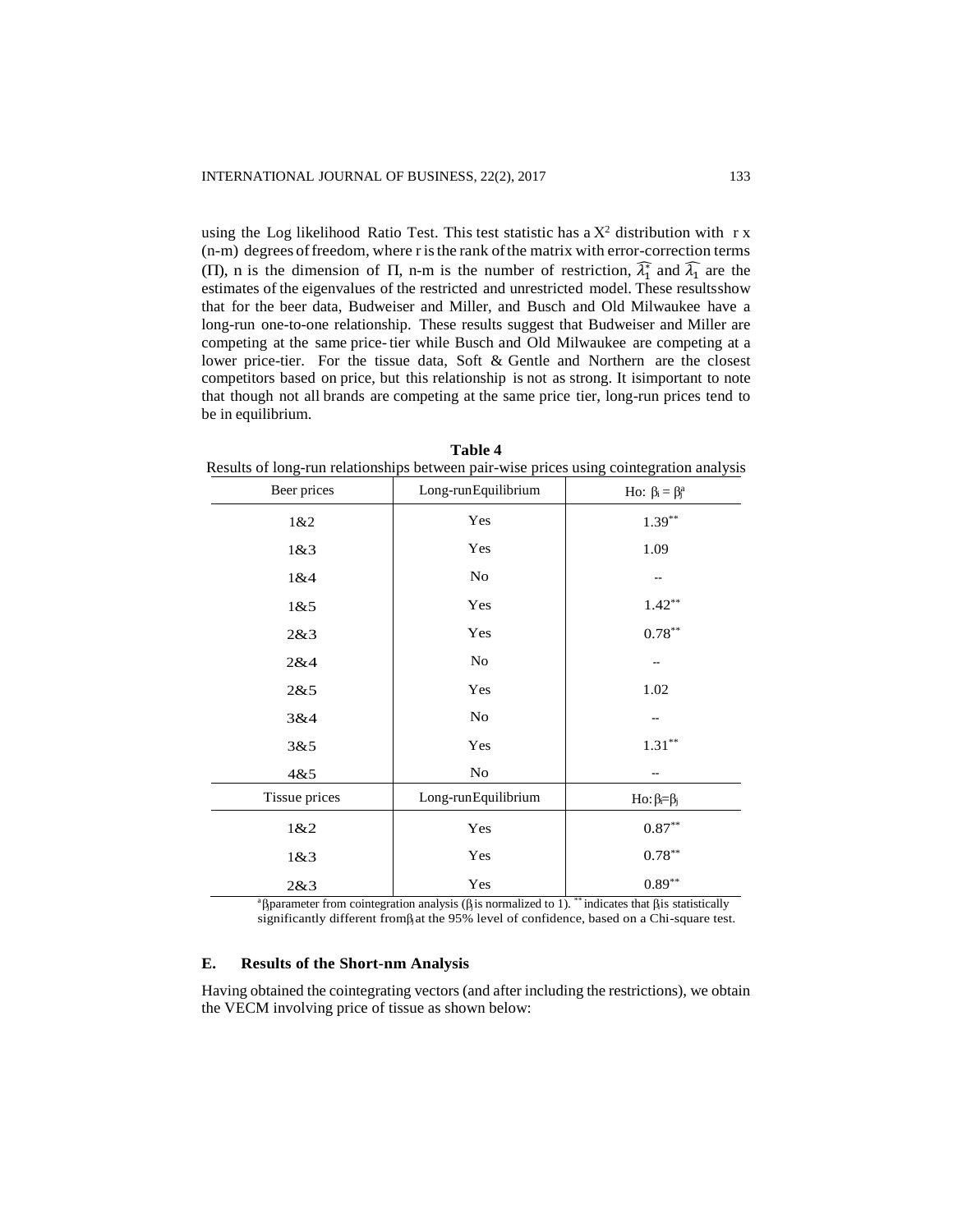$\Delta P_{1,t}$  = - 0.438  $\Delta P_{1,t-1}$  - 0.323  $\Delta P_{1,t-2}$  - 0.218  $\Delta P_{1,t-3}$  - 0.048  $\Delta P_{2,t-1}$  - 0.068  $\Delta P_{2,t-2}$  - 0.028  $\Delta P_{2,t-3}$  $(-6.54)$   $(-5.10)$   $(-4.16)$   $(-0.77)$   $(-1.19)$   $(-0.62)$ - 0.062 ΔP<sub>3,t-1</sub> - 0.044 ΔP<sub>3,t-2</sub> - 0.001 ΔP<sub>3,t-3</sub> - 0.007 (P<sub>1,t-k</sub> - 3.770 P<sub>2,t-k</sub> + 2.588 P<sub>3,t-k</sub>)  $(-1.36)$   $(-1.08)$   $(-0.01)$   $(-0.47)$ + 0.118 (-2.286  $P_{1,t-k}$  +  $P_{2,t-k}$  + 0.889  $P_{3,t-k}$ ) +  $\varepsilon_{1,t}$  (4.52)  $\Delta P_{2,t}$  = - 0.153  $\Delta P_{1,t-1}$  - 0.099  $\Delta P_{1,t-2}$  - 0.002  $\Delta P_{1,t-3}$  - 0.352  $\Delta P_{2,t-1}$  - 0.211  $\Delta P_{2,t-2}$  - 0.104  $\Delta P_{2,t-3}$  $(-1.87)$   $(-1.29)$   $(-0.32)$   $(-4.60)$   $(-3.03)$   $(-1.88)$  $- 0.217 \Delta P_{3,t-1} - 0.107 \Delta P_{3,t-2} - 0.042 \Delta P_{3,t-3} + 0.093 (P_{1,t-k} - 3.770 P_{2,t-k} + 2.588 P_{3,t-k})$  $(-3.91)$   $(-2.14)$   $(-1.03)$   $(5.10)$  $- 0.044$  (-2.286 P<sub>1,t-k</sub> + P<sub>2,t-k</sub> + 0.889 P<sub>3,t-k</sub>) +  $\varepsilon_{1,t}$  (-1.40)  $\Delta P_{3,t} = -0.438 \Delta P_{1,t-1} - 0.109 \Delta P_{1,t-2} - 0.233 \Delta P_{1,t-3} - 0.265 \Delta P_{2,t-1} - 0.167 \Delta P_{2,t-2} - 0.024 \Delta P_{2,t-3}$  $(-0.50)$   $(-1.10)$   $(-2.83)$   $(-2.70)$   $(-1.87)$   $(-0.35)$  $- 0.357 \Delta P_{3,t-1} - 0.292 \Delta P_{3,t-2} - 0.147 \Delta P_{3,t-3} - 0.133 (P_{1,t-k} - 3.770 P_{2,t-k} + 2.588 P_{3,t-k})$  $(-5.03)$   $(-4.54)$   $(-2.84)$   $(-5.66)$  $- 0.111 (-2.286 P_{1,t-k} + P_{2,t-k} + 0.889 P_{3,t-k}) + \varepsilon_{1,t}$  (7) (-2.71)

where,  $1 = Soft \&$  Gentle,  $2 = Northern$ , and  $3 = Charmin$ ; t-values are given in parentheses.

In the above equation, there are three lagged price terms and two significant cointegrating vectors (as the rank of  $\Pi = 2$ , see Table 3) and we estimate six  $\alpha$  and  $\beta$ parameters. The t-values are given in parentheses. The two cointegrating vectors constitute two long-run equilibrium relationships between the three price series. The results show that for all brands the changes in prices are negatively influenced by its ownlagged price changes. These results are indicative of frequent price changes, where temporary price cuts are followed by increases to the regular price level. Changes in price for Soft & Gentle are influenced by the brand's own lagged prices but not by competitors' prices. Northern's price is influenced by lagged changes in the price of Charmin, while Charmin's price changes are influenced by lagged changes in the price of Northern. The negative influence of lagged competitive prices indicates that retailers tend to alternate the price cuts of the different brands. The results for the beer analysis arereported in Table 5. One difference with the results for the tissue data is that not all prices are influenced by own lagged prices. Budweiser's short-run prices are mostly influenced by Milwaukee's Best and Old Milwaukee. In general most brands' short-run prices are influenced by Old Milwaukee's prices, which is the most frequently promoted brand. Furthermore, prices are negatively influenced by lagged competitive prices indicating that there is a lagged response to competitive price specials.

The short-run  $\alpha$  parameters estimate the speed of adjustment, which is the time it takes for prices to move back to the long-run equilibrium relationship (e.g. after a price special). For example,  $\alpha_{11} = -0.007$  reflects the speed of adjustment of the price of Soft and Gentle to its long-run equilibrium relationship with the prices of Northern and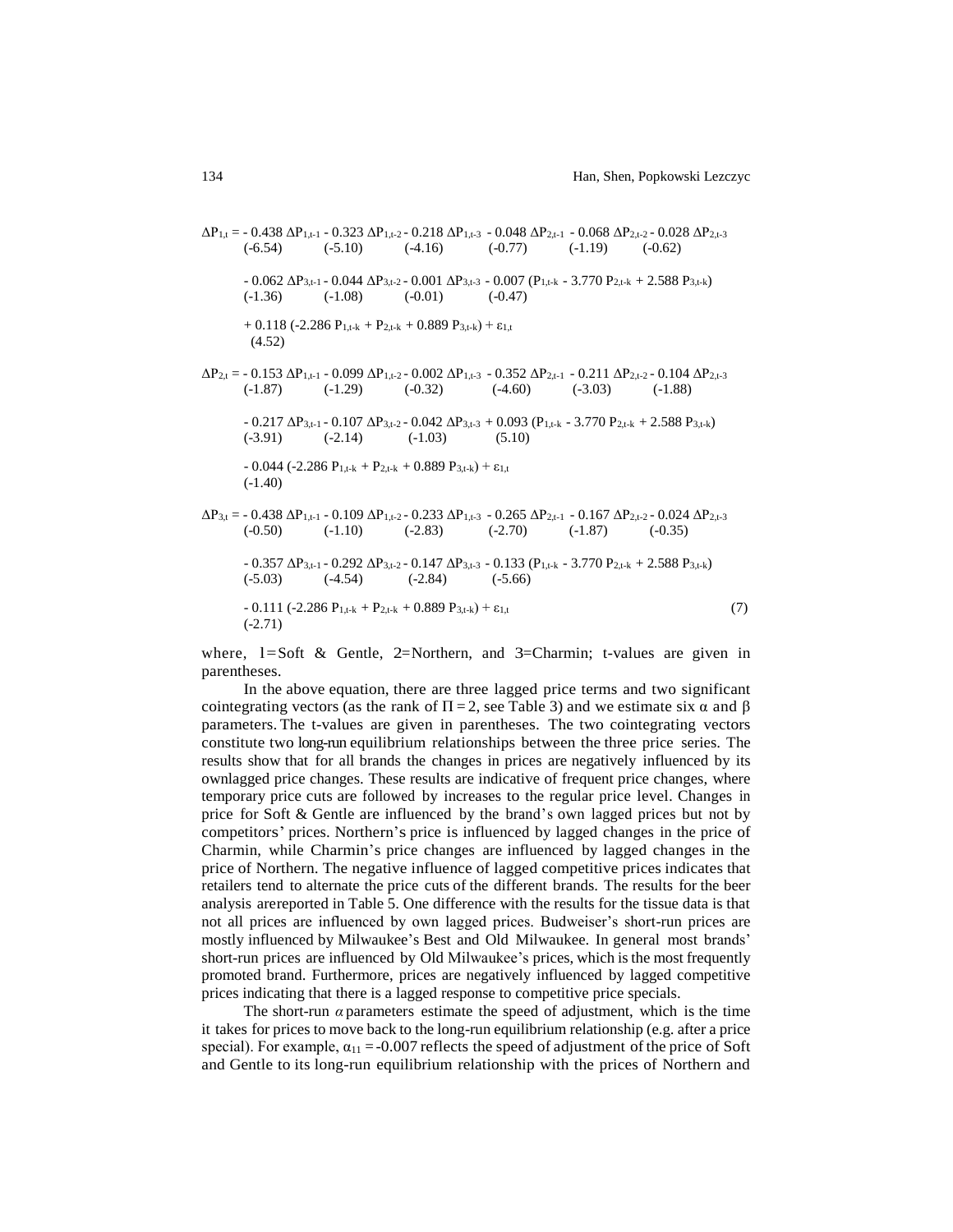Charmin. These results are used to test the hypotheses about the short-run pricing behavior, as indicated in Table 2. In the short run, prices are frequently in disequilibrium due to frequent price specials. The first question we address is how long does it take for prices to return to an equilibrium state? Therefore, the first hypothesis we look at is H<sub>o</sub>:  $\alpha_i = 0$ . For tissue, four of the six  $\alpha$  parameters are statistically significant (see equation 7), while 11 out of 20 for the beer data (see Table 5). In the first price equation for tissue,  $\alpha_{11} = 0$ , and  $\alpha_{12} \neq 0$ , hence only the second long-run equilibrium relationship has an effect on the price of Soft & Gentle. In all of the instances (for tissue and beer) we reject H<sub>0</sub>:  $\alpha_{11} = \dots \alpha_{1n} = 0$ , indicating that none of the prices are exogenous and all prices change to return to the equilibrium relationship. However, the degree of adjustment differs, depending on the magnitude of the beta parameter.

None of the  $\alpha$  parameters were greater than one while most were significantly less than one suggesting that it will take more than one week for prices to return to equilibrium. The error-correction terms for tissue were smaller than for the beer data indicating a slower adjustment towards long-run equilibrium for tissue. In general, these results indicate that there is lagged response in competitive reactions. Finally, we tested for the equality of the  $\alpha$  parameters, studying whether the speed of adjustment is symmetric (H<sub>0</sub>:  $\alpha_i = \alpha_i$ ). We could not reject the equality of the short-run parameters in most cases. This implies that the time it takes for prices to move back to the long-run equilibrium relationship e.g. after a price change is the same for most competitors.

### **F. Price Leadership**

We use the Granger Causality test to study price leadership. The Granger Causality test is an F-test that determines whether lagged prices of brand 2 have an influence on the price of brand l in the presence of lagged prices for brand l.If lagged prices are significant, then the price of brand 2 Granger-causes price of brand 1. Given that prices are non-stationary, a problem with the Granger Causality test is that it requires differencing ofnonstationary data. This leads to a loss of any information about longrun causality. To overcome this problem, we use the vector error-correction model to test for causality, enabling us to distinguish between short- and long-run Granger causality. More specifically, we test for the significance of short-run Granger-causality (H<sub>o</sub>:  $\gamma_i = 0$ ), and for long-run Granger-causality (H<sub>o</sub>:  $\alpha_i = 0$ ). Note when two variables are cointegrated, at least one must Granger-cause the other (Granger 1986), however, this does not ensure price leadership as Granger causality can also be multidirectional.

The results of these tests are given in Table 6. Results show that in the short run, price of Soft & Gentle Granger-causes price of Charmin. However, price of Charmin does not influence price of Soft & Gentle. Therefore, Soft & Gentle is a price leader with respect to Charmin (but not to Northern). Yet, Northern and Charmin simultaneously influence each other's prices. These results tend to indicate that brands that compete in the long run do not necessarily compete in the short run. For example, the price of Soft & Gentle is influenced by the long-run prices of Northern and Charmin but not by their short-run price levels. For the beer data most of the short-run Granger-causality tests are insignificant. Old Milwaukee 'short-run' Granger-causes prices of Budweiser, Miller and Milwuakee's Best.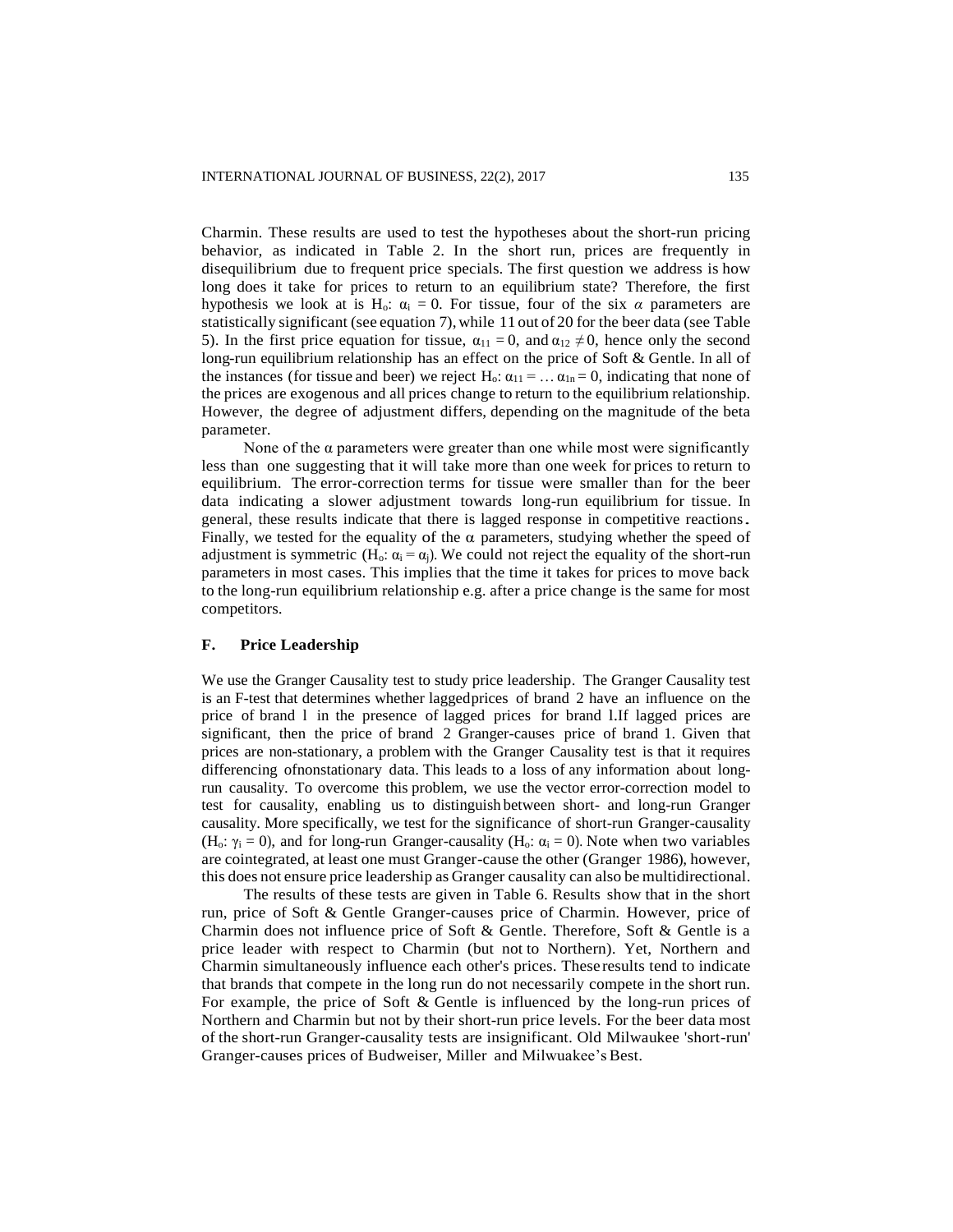| L'avie 5<br>Results of VECM model for beerdata |                      |           |            |            |                    |  |  |
|------------------------------------------------|----------------------|-----------|------------|------------|--------------------|--|--|
|                                                | Price l <sup>a</sup> | Price 2   | Price 3    | Price4     | Price <sub>5</sub> |  |  |
| Price $1(-1)$                                  | .043                 | $-.177**$ | .093       | $-.020$    | $-.077$            |  |  |
|                                                | (.066)               | (.051)    | (.063)     | (.045)     | (.063)             |  |  |
| Price $1(-2)$                                  | $-.053$              | $-.099**$ | .012       | $-.053$    | $-.015$            |  |  |
|                                                | (.056)               | (.043)    | (.053)     | (.038)     | (.053)             |  |  |
| Price $2(-1)$                                  | $-.069$              | $-.189**$ | $-.068$    | $-.059$    | $-.014$            |  |  |
|                                                | (.077)               | (.059)    | (.073)     | (.053)     | (.073)             |  |  |
| Price $2(-2)$                                  | $-.001$              | $-.147**$ | .064       | .007       | .113               |  |  |
|                                                | (.086)               | (.053)    | (.065)     | (.047)     | (.066)             |  |  |
| Price $3(-1)$                                  | $-.050$              | .001      | $-.219**$  | $-.032$    | $-.047$            |  |  |
|                                                | (.066)               | (.051)    | (.063)     | (.046)     | < .063)            |  |  |
| Price $3(-2)$                                  | .034                 | $-.021$   | $-.046$    | $-.056$    | .017               |  |  |
|                                                | (.058)               | (.045)    | (.056)     | $< .040$ ) | (.056)             |  |  |
| Price $4(-1)$                                  | $-.275***$           | .065      | $-.069$    | $-.155***$ | $-.315***$         |  |  |
|                                                | (.094)               | (.072)    | (.090)     | (.065)     | (.090)             |  |  |
| Price $4(-2)$                                  | $-.261**$            | $-.076$   | .063       | $-.112**$  | $-.125$            |  |  |
|                                                | (.078)               | (.060)    | (.074)     | (.054)     | (.075)             |  |  |
| Price $5(-1)$                                  | $-.201**$            | $-.072$   | $-.178**$  | $-.133**$  | .095               |  |  |
|                                                | (.075)               | (.058)    | (.072)     | (.052)     | (.071)             |  |  |
| Price $5(-2)$                                  | $-.159**$            | $-.038$   | $-.111***$ | $-.111$ ** | .079               |  |  |
|                                                | (.054)               | (.042)    | (.052)     | (.037)     | (.052)             |  |  |
| Coint Vector 1                                 | $-.600**$            | $.132**$  | .050       | .081       | $.260**$           |  |  |
|                                                | (.007)               | (.055)    | (.069)     | (1.64)     | (.069)             |  |  |
| Coint Vector 2                                 | .001                 | $-321**$  | .082       | $.129**$   | .058               |  |  |
|                                                | (.007)               | (.052)    | (.064)     | (.047)     | (.065)             |  |  |
| Coint Vector 3                                 | $.168**$             | .048      | $-.281**$  | .012       | $.107**$           |  |  |
|                                                | (.057)               | (.044)    | (.054)     | 1.304)     | (.005)             |  |  |
| Coint Vector 4                                 | $.454***$            | $-.031$   | .010       | $-.511**$  | .546               |  |  |
|                                                | (.102)               | (.397)    | (.108)     | < 0.070    | (.097)             |  |  |

**Table 5**

<sup>a</sup> Price 1=price of Budweiser, 2=Busch, 3=Miller, 4=Milwaukee's Best, 5=Old Milwaukee; \*\* is statistically significant at 0.05; \* is statistically significant at 0.10.

|                                                               |           |                                              | .                       |                        |                       |  |  |
|---------------------------------------------------------------|-----------|----------------------------------------------|-------------------------|------------------------|-----------------------|--|--|
| Results of price-leadership analysis for beer and tissue data |           |                                              |                         |                        |                       |  |  |
| <b>Beer</b> <sup>a</sup>                                      |           | Short-run <sup>b</sup> Combined <sup>c</sup> | <b>Beer</b>             | Short-run <sup>b</sup> | Combined <sup>c</sup> |  |  |
| Price $1\rightarrow 2$                                        | $7.15***$ | $49.31***$                                   | Price $3 \rightarrow 4$ | 2.01                   | 58.26***              |  |  |
| Price $1\rightarrow 3$                                        | 2.73      | $43.27***$                                   | Price $3 \rightarrow 5$ | 1.15                   | $235.71***$           |  |  |
| Price $1 \rightarrow 4$                                       | 2.14      | 58.75***                                     | Price $4 \rightarrow 1$ | $13.02**$              | $72.24***$            |  |  |
| Price $1 \rightarrow 5$                                       | 1.75      | $231.45***$                                  | Price $4 \rightarrow 2$ | 5.53                   | $47.92***$            |  |  |

**Table 6**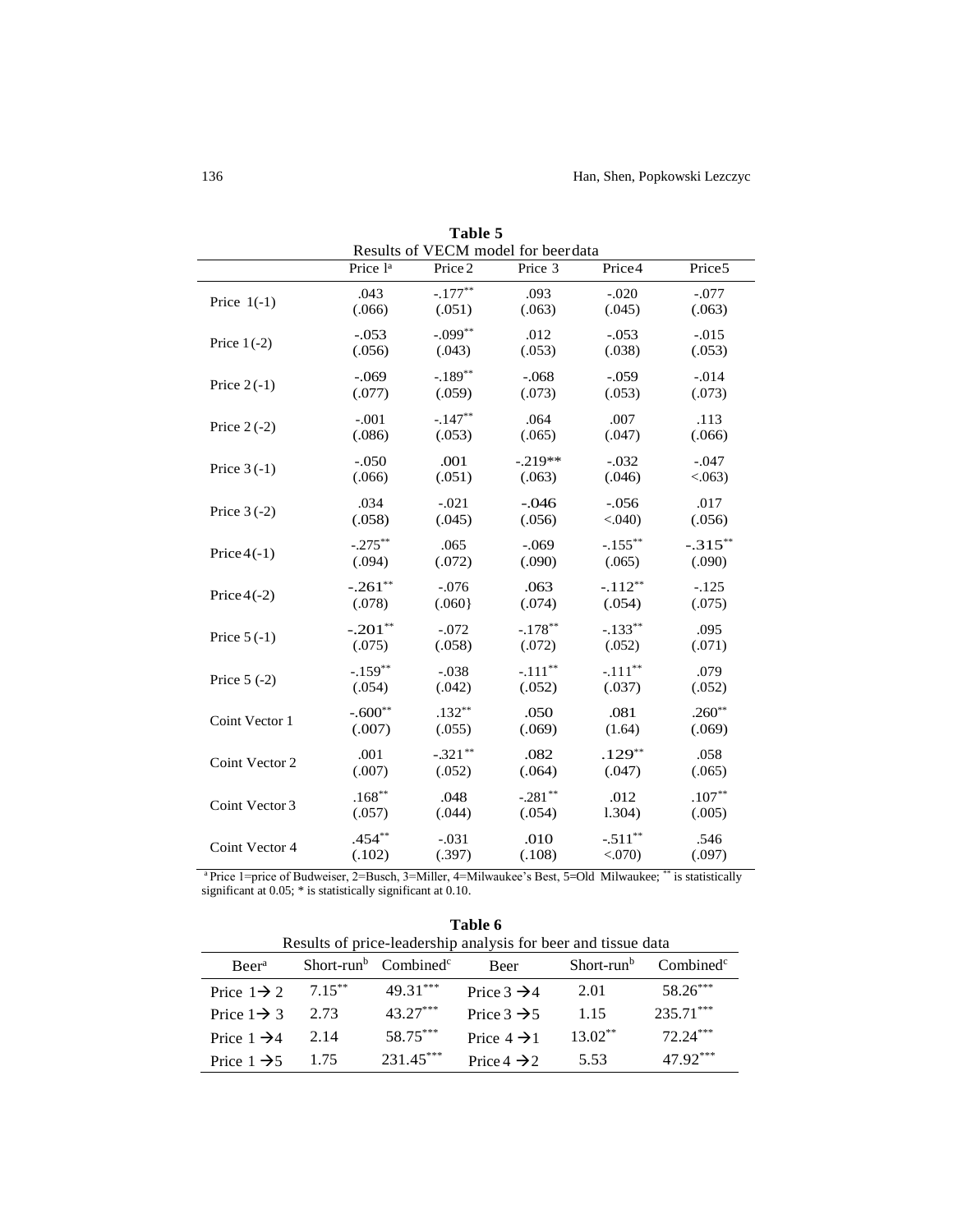| Price $2 \rightarrow 1$ | 0.97                   | 72.97***              | Price $4 \rightarrow 3$ | 3.06         | 39.76***              |  |
|-------------------------|------------------------|-----------------------|-------------------------|--------------|-----------------------|--|
| Price $2 \rightarrow 3$ | 3.47                   | $39.16***$            | Price $4 \rightarrow 5$ | $12.71***$   | $123.67***$           |  |
| Price $2 \rightarrow 4$ | 1.87                   | $60.55***$            | Price $5 \rightarrow 1$ | $9.74***$    | $74.37***$            |  |
| Price $2 \rightarrow 5$ | 4.36                   | 232.84***             | Price $5 \rightarrow 2$ | 1.61         | 47.85***              |  |
| Price $3 \rightarrow 1$ | 1.75                   | $71.23***$            | Price $5 \rightarrow 3$ | $6.83***$    | 38.09***              |  |
| Price $3 \rightarrow 2$ | 0.44                   | 48.44***              | Price $5 \rightarrow 4$ | $9.75***$    | 59.46***              |  |
| Tissue <sup>a</sup>     | Short-run <sup>b</sup> | Combined <sup>c</sup> | <b>Tissue</b>           | $Short-runb$ | Combined <sup>c</sup> |  |
| Price $1 \rightarrow 2$ | 4.13                   | $24.87***$            | Price $3 \rightarrow 1$ | 2.63         | 39.39***              |  |
| Price $2 \rightarrow 1$ | 3.47                   | $36.75***$            | Price $2 \rightarrow 3$ | $8.69***$    | $31.15***$            |  |
| Price $1 \rightarrow 3$ | $7.65***$              | 37.48***              | Price $3 \rightarrow 2$ | $16.64***$   | $26.40***$            |  |

<sup>a</sup>Price beer: 1=price of Budweiser, 2=Busch, 3=Miller, 4=Milwaukee's Best, 5=Old Milwaukee

<sup>a</sup> Price toilet tissue: 1=price of Soft & Gentle, 2=Northem, 3=Charmin

<sup>b</sup> Value of F-test for hypothesis  $\gamma_i = 0$ 

<sup>c</sup> Value of F-test for hypothesis  $\alpha_i = 0$ 

\*\*\* is statistically significant at 0.01; \*\* is statistically significant at 0.05.

# **G. Impulse Response Function**

Finally, to determine competitive reactions to temporary (unexpected) price changes we estimate the impulse response functions and the variance decomposition. The impulse response functions show the effect over time on price due to a significant shock in the system (for example, the effect of a significant price change or an unexpected event), as well as, the competitive response to this price shock. Consider the VECM in equation (5). A change in  $u_{1t}$  will immediately change the value of current price P<sub>1</sub>. It will also change all future values of  $P_1 ... P_n$  since lagged P, appears in all the equations. Thus a perturbation in one innovation in the VECM sets up a chain reaction over time in all the variables in the VAR. Impulse response functions calculate these chain reactions. Impulse response functions trace the effects of a shock to an endogenous variable on the variables in the VECM. By contrast, variance decomposition decomposes variation in an endogenous variable into component shocks to the endogenous variables in the VECM. The variance decomposition gives information about the relative importance of each random innovation to the variables in the VAR (for a discussion of these concepts see Hamilton, 1994).

The impulse response functions for the tissue data are plotted in Figure 2. The first graph displays the impact of a one standard deviation shock in the price of Soft  $\&$ Gentle over time, and graphs 2 and 3 for Northern and Charmin. All graphs for beer display a similar trend as for the tissue data. There is a rapid decline after a price shock indicating little longer-lasting effect. In all instances we observe competitive responses which are quite similar. One interesting finding is that a short-run price change leads to a long-run shift in prices. These results imply that the usage of temporary price specials will lead to price wars and decreased prices.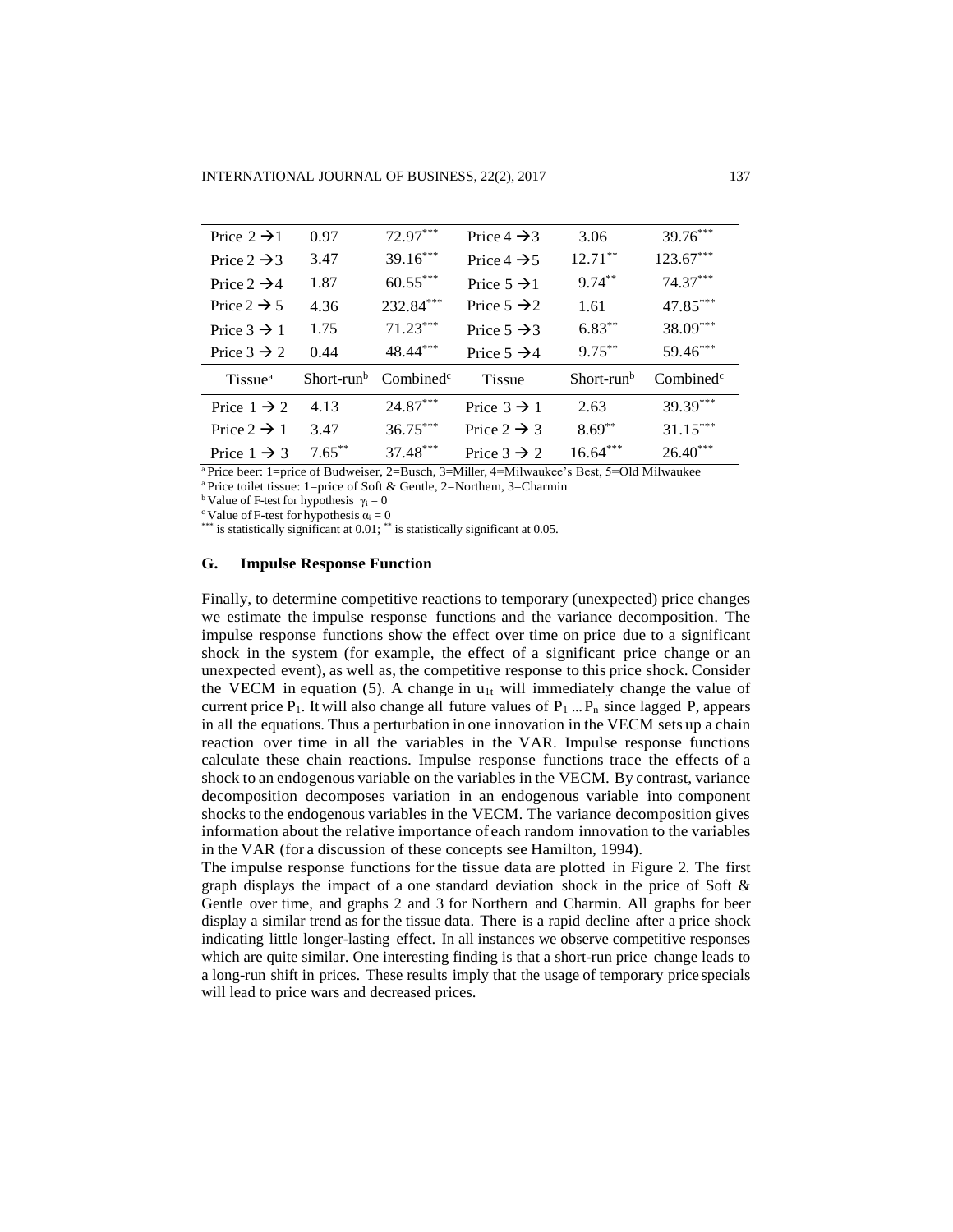

**Figure 2** Impulse response function for toilet tissue

Response to price shock for Northern



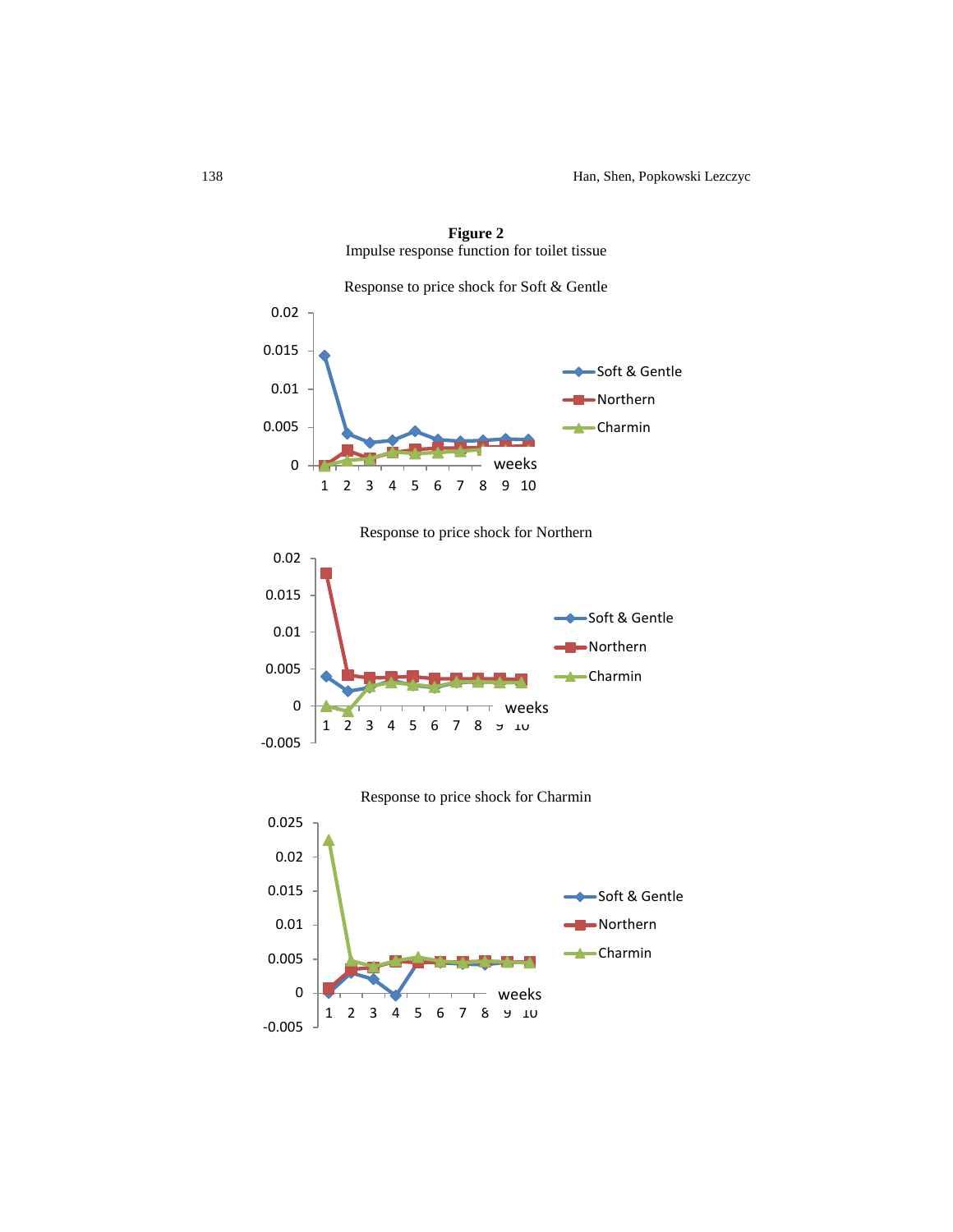Finally, we conduct a variance decomposition analysis shown in Table 7. The numbers in Table 7 are the variance explained in price due to a price shock. 75.7% of the variance inthe price shock of Soft & Gentle after 10 weeks is explained by its own innovations, 14.2% by Northern and 10.1% by Charmin. Results are fairly similar for the different brands. Yet, one noticeable difference is that a significantly larger degree of variance due to a price shock to Charmin is explained by Northern rather than Soft & Gentle. For the beer data, we observe some differences across brands. In particular, Milwaukee's Best's price variance is mostly due to its own innovations, while Miller's price variance is to a larger extent due to competition. Also we observe asymmetry; the price of Budweiser is mostly influenced by the price of Miller. In general, we can conclude that Budweiser's price isrelatively the most exogenous; itsrelative variance is mostly explained by its own innovations.

| Percentage of variance explained due to a change in price for beer and tissue |                   |                  |        |                            |                  |  |  |
|-------------------------------------------------------------------------------|-------------------|------------------|--------|----------------------------|------------------|--|--|
| <b>Beer</b><br>price shock to:                                                | <b>Budweiser</b>  | <b>Busch</b>     | Miller | Milwaukee's<br><b>Best</b> | Old<br>Milwaukee |  |  |
| <b>Budweiser</b>                                                              | 70.3 <sup>a</sup> | 4.1              | 13.7   | 8.9                        | 3.0              |  |  |
| <b>Busch</b>                                                                  | 6.9               | 79.3             | 7.1    | 3.9                        | 2.7              |  |  |
| Miller                                                                        | 6.2               | 12.0             | 67.3   | 8.8                        | 5.7              |  |  |
| Milwaukee's Best                                                              | 1.4               | 4.9              | 6.3    | 85.8                       | 1.5              |  |  |
| Old Milwaukee                                                                 | 2.2               | 2.4              | 9.8    | 5.1                        | 80.6             |  |  |
| <b>Tissue</b><br>price shock to:                                              | Soft &<br>Gentle  | Northern Charmin |        |                            |                  |  |  |
| Soft & Gentle                                                                 | 75.7              | 14.2             | 10.1   |                            |                  |  |  |
| Northern                                                                      | 9.0               | 77.5             | 13.5   |                            |                  |  |  |
| Charmin                                                                       | 4.3               | 19.3             | 76.3   |                            |                  |  |  |

**Table 7** 

<sup>a</sup> Percentage ofvariance explained due toa change in price (for tissue after 10weeks**)**

### **IV. CONCLUSION**

Once stores are located, retailers have limited control over location as a means ofretail competition. Retail dynamics and the competitive structure of the retail market under such circumstances typically depend on other strategy dimensions, pricing being the most important. To optimize their market share, retailers use both short-term and long-term pricing strategies. Short- term strategies reflect immediate responses to competitor's pricing decisions for specific products or brands while long-term strategies concern the positioning of the store in terms of prices. For regional science, this means that the analysis of the competitive structure and dynamics of any retail system necessarily requires an integrated analysis of the short- and long-term retail pricing strategies. The present paper offers an analysis, using cointegration analysis. Our study makes contributions to the literature on competitive response. We use cointegration analysis of the prices of different brands within a store chain over time and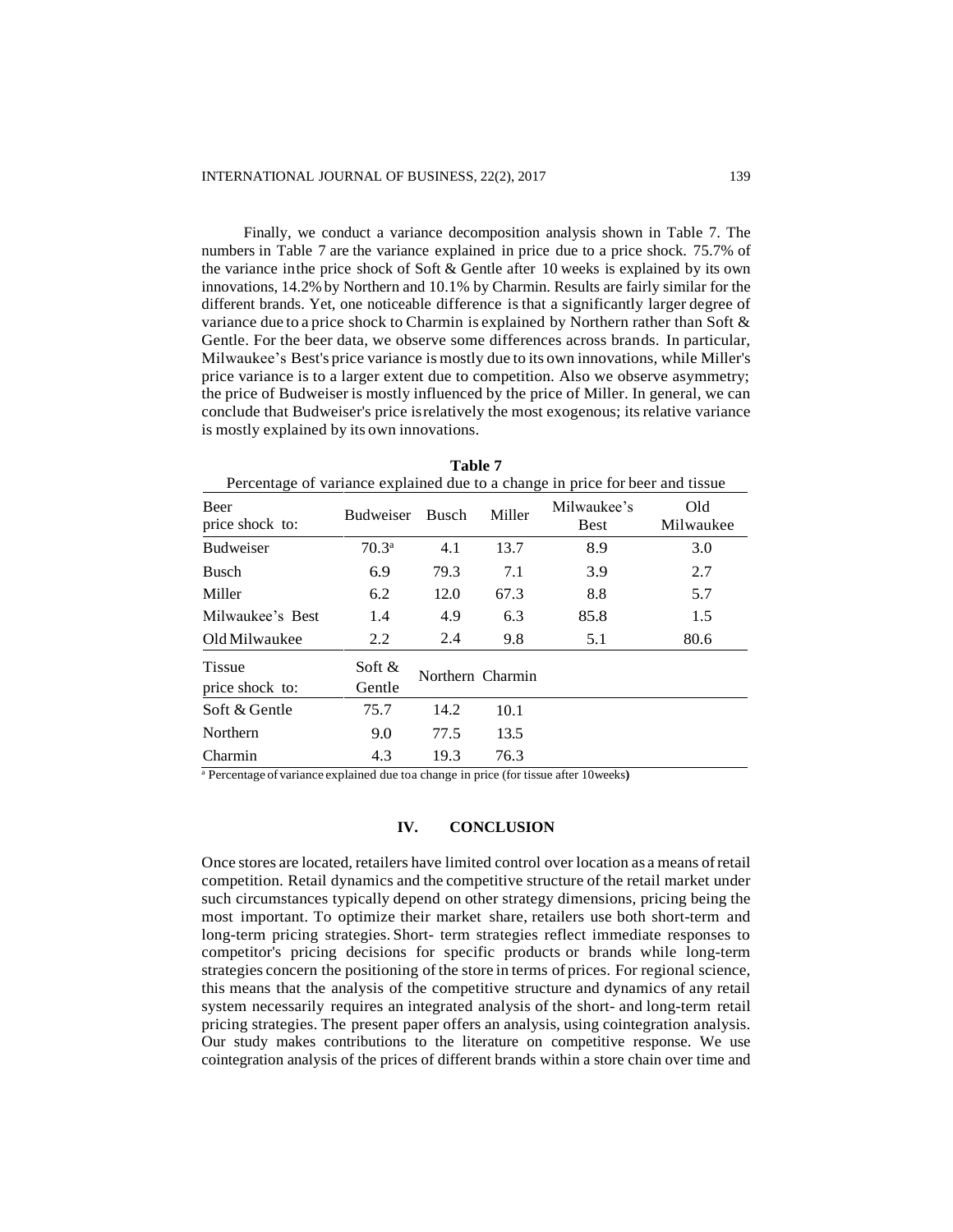of prices of a single brand across store chains through time, in a study of the dynamics of competitive response. In contrast to previous research, we studied retailer competitive response by conducting our analysis at the store-chain level. Furthermore, most previous research has only studied short-run competitive responses (Leeflang and Wittink, 1992, 1996). Overall, results indicate that an important distinction must be made between the short- and long-run response to temporary and permanent changes in competitive prices.

We summarize our key findings as follows:

- A. Long-run Price Competition:
- Most long-run price time-series are non-stationary (invalidating the usage of OLS estimation).
- Most prices are in long-run equilibrium, indicating that prices move together in the long run.
- All prices and relative prices were in long-run equilibrium for the stationary tissue market, but notso for the non-stationary beermarket.
- We identify different price-tiers, where brands are competing more closely based on price. Though brands compete at different price-tiers, prices are in long-run equilibrium.
- B. Short-run Price Competition:
- The short-run parameters  $(\alpha's)$  are symmetric for most competing brands, indicating that the time it takes to return to the price equilibrium after a price change is symmetric.
- Our results show that changes in prices are negatively affected by a brand's own lagged price changes, a result that is consistent with reactions to frequent price specials, where we observe an increase in sales followed by dip in sales after a price special.
- Half of the brands and store chains do not react to a price change in the short-run (e.g. do not match price specials).
- When a competitor reacts to a price change, on average it takes more than one week for prices to return to equilibrium ( $\alpha$  < 1).
- Competitors influence retailer pricing strategies; yet, responses tend to occur with a lag. None of the store chains or brands in this market is a price leader.
- Within in a store chain retailers tend to alternate promotions for different brands.

Our paper has important implications for managers. The results show which brands compete on price both in the short and long run. These competitive dynamics may be quite complex. For example, two brands competing based upon price in the long run may respond to competitive promotions from brands at different price tiers in the short-run. Our model can be used as a tool for retailers trying to anticipate competitive responses to a price change or anticipating price changes by competitors.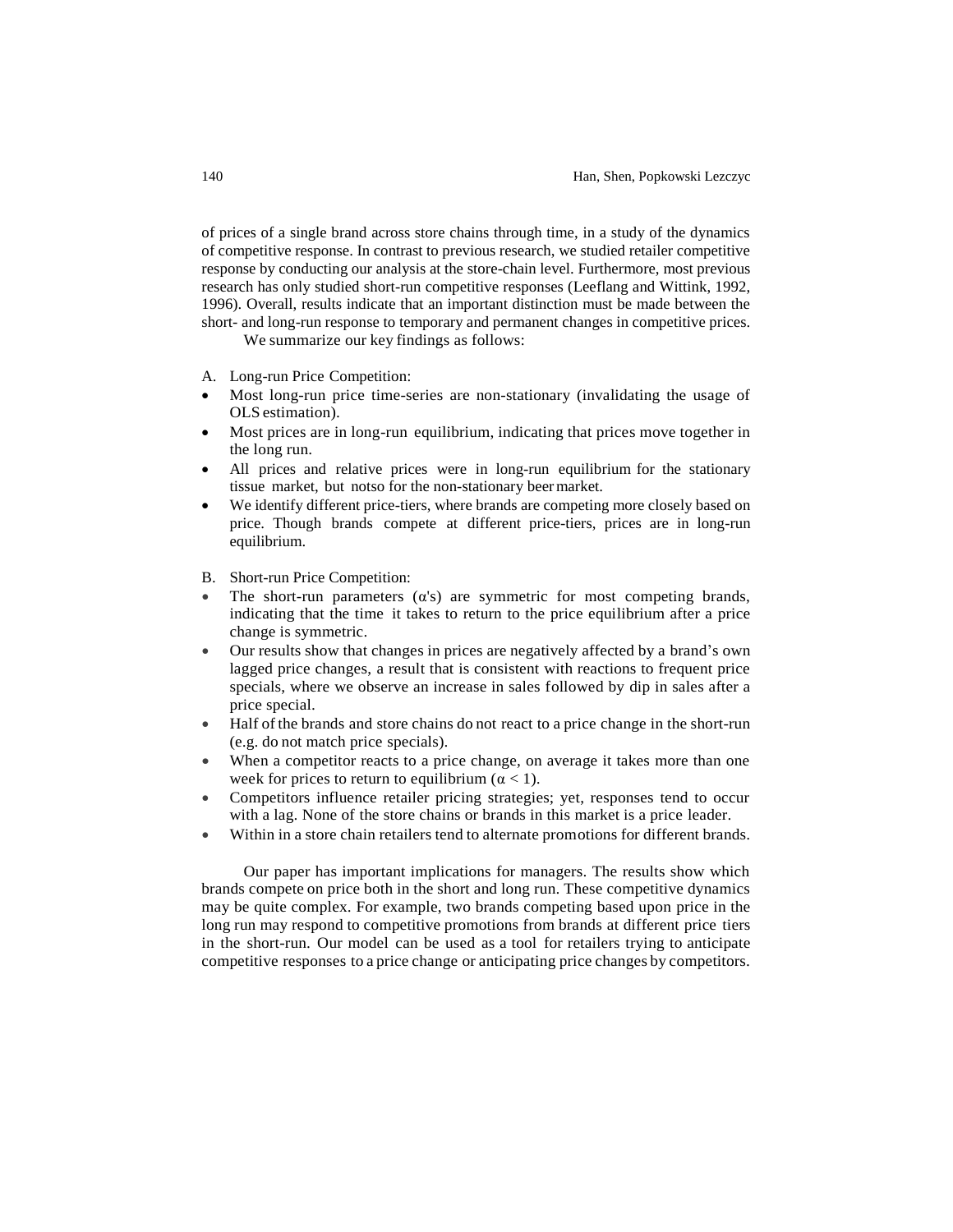### **ENDNOTES**

- 1. The aim of the ADF tests is to use the lagged changes in the dependent variable to capture the auto- correlated omitted variable which would otherwise appear in the error term (see Banerjee et al., 1993). A critical issue in the ADF test is the choice of the number of lags. The suggested strategy is to select the largest number of lags for which y is significant in Equation (5) (see Doomik and Hendry, 1996).
- 2. We included an intercept, an adjustment for seasonality, and dummy variables to adjust for outliers. The number of lags was set at 20, to ensure that residuals are well-behaved (it is better to set the number of lags too high, which leads to some loss in efficiency, than too low as remaining autocorrelation in the residuals will invalidate the tests). Non-stationarity tests were also conducted using different lag structures and results were similar.
- 3. We also estimated the results using the three cointegrating vectors and results were similar to the four-vector solution.

### **REFERENCES**

- Banerjee, A., J. Dolado, J. Galbraith, and D. Hendry, 1993. *Co-integration, Error Correction, and the Econometric Analysis of Non-Stationary Data.* Clarendon Press.
- Bass, F., and D. Wittink, 1978, "Pooling Issues and Methods in Regression Analysis: Some Further Reflections." *Journal of Marketing Research*, 15(2), 277-279.
- Blattberg, R., R. Briesch, and E. Fox, 1995, "How Promotions Work." *Marketing Science*, 14(3) (Supplement), 122-132.
- Coughlan, A., and M. Mantrala, 1994, "Dynamic Competitive Retail Pricing Behavior with Uncertainty and Learning." *Managerial and Decision Economics,* 15(1), 3-20.
- Dickey, D., and W. Fuller, 1979, "Distribution of the Estimators for Autoregressive Time Series with a Unit Root." *Journal of the American statistical association*, 74(366), 427-431.
- Empen, J., J. Loy, and C. Weiss, 2015, "Price Promotions and Brand Loyalty: Empirical Evidence for the German Ready-to-eat Cereal Market." *European Journal of Marketing*, 49(5), 736-759.
- Engle, R., and C.W.J. Granger, 1987, "Co-integration and Error Correction: Representation, Estimation, and Testing." *Econometrica*, 55(2), 251-276.
- Granger, C.W.J, 1986, "Developments in the Study of Cointegated Economic Variables." *Oxford Bulletin of Economics and Statistics*, 48(3), 213-228.
- Granger, C.W.J, and P., Newbold, 1974, "Spurious Regressions in Econometrics." *Journal of Econometrics*, 2(2), 111-120.
- Hamilton, J., 1994, *Time Series Analysis* (Vol. 2). Princeton: Princeton University Press.
- Hamilton, R., and A. Chernev, 2013, Low Prices Are Just the Beginning: Price Image in Retail Management." *Journal of Marketing*, 77(6), 1-20.
- Hendry, D., and J. Doornik, 1996, *Empirical Econometric Modelling: Using Pc Give for Windows.* Cengage Learning EMEA.
- Johansen, S., 1988, "Statistical Analysis of Cointegration Vectors." *Journal of economic dynamics and control*, 12(2), 231-254.
- Johansen, S., and K. Juselius, 1990, "Maximum Likelihood Estimation and Inference on Cointegration—with Applications to the Demand for Money." *Oxford Bulletin of*